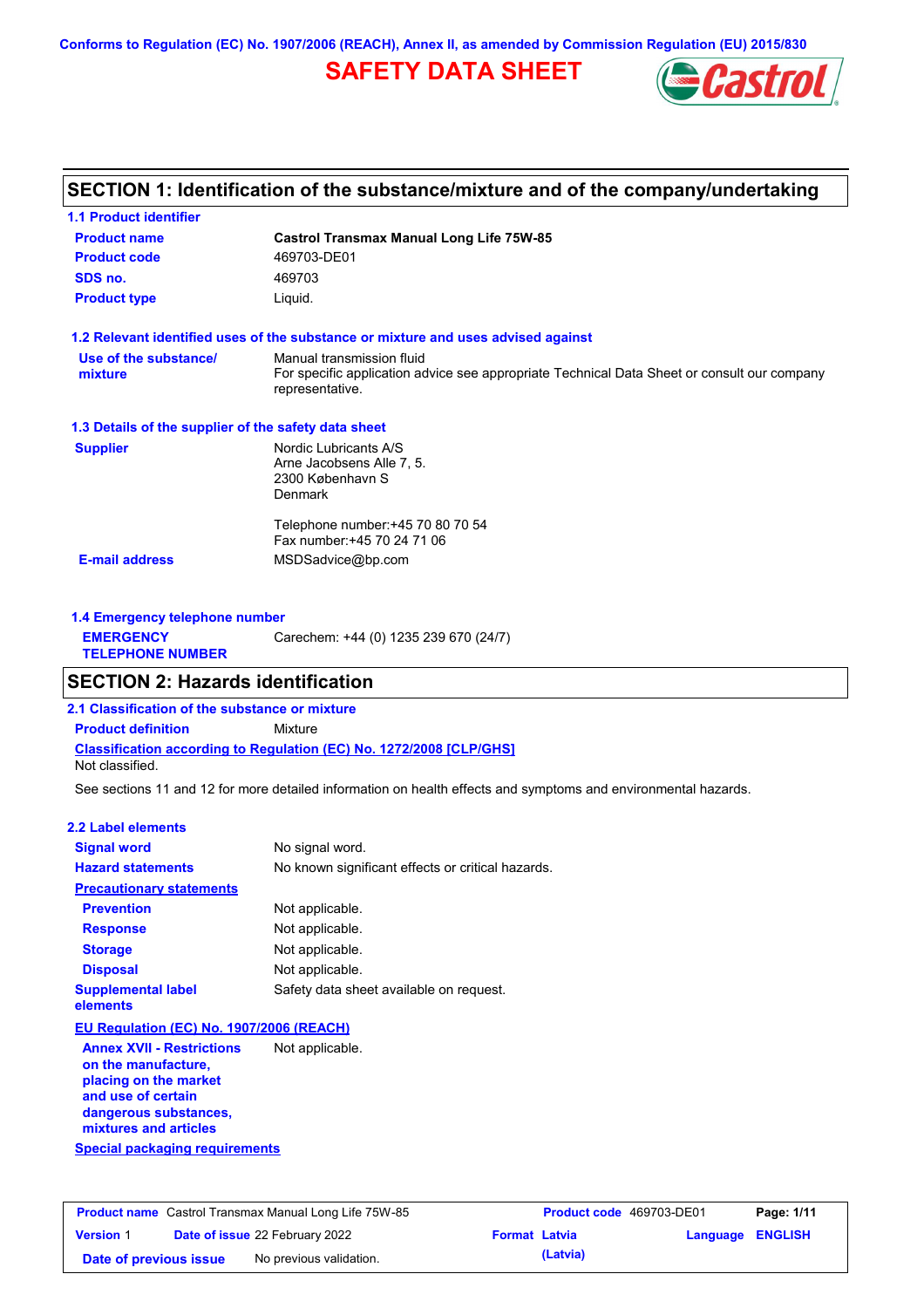## **SECTION 2: Hazards identification**

| <b>Containers to be fitted</b><br>with child-resistant<br>fastenings                                                     | Not applicable.                                                                                               |
|--------------------------------------------------------------------------------------------------------------------------|---------------------------------------------------------------------------------------------------------------|
| <b>Tactile warning of danger</b>                                                                                         | Not applicable.                                                                                               |
| 2.3 Other hazards                                                                                                        |                                                                                                               |
| <b>Results of PBT and vPvB</b><br>assessment                                                                             | Product does not meet the criteria for PBT or vPvB according to Regulation (EC) No. 1907/2006,<br>Annex XIII. |
| <b>Product meets the criteria</b><br>for PBT or vPvB according<br>to Regulation (EC) No.<br><b>1907/2006, Annex XIII</b> | This mixture does not contain any substances that are assessed to be a PBT or a vPvB.                         |
| Other hazards which do<br>not result in classification                                                                   | Defatting to the skin.                                                                                        |

## **SECTION 3: Composition/information on ingredients**

Mixture

### **3.2 Mixtures**

**Product definition**

Synthetic base stock. Proprietary performance additives.

| <b>Product/ingredient</b><br>name                             | <b>Identifiers</b>                                                                      | $\%$      | <b>Regulation (EC) No.</b><br>1272/2008 [CLP] | <b>Type</b> |
|---------------------------------------------------------------|-----------------------------------------------------------------------------------------|-----------|-----------------------------------------------|-------------|
| 1-Decene, homopolymer,<br>hydrogenated                        | REACH #: 01-2119486452-34<br>EC: 500-183-1<br>CAS: 68037-01-4                           | ≥25 - ≤50 | Asp. Tox. 1, H304                             | $[1]$       |
| Dec-1-ene, trimers, hydrogenated                              | REACH #: 01-2119493949-12 ≥25 - ≤50<br>EC: 500-393-3<br>CAS: 157707-86-3                |           | Asp. Tox. 1, H304                             | $[1]$       |
| Dec-1-ene, dimers, hydrogenated                               | REACH #: 01-2119493069-28<br>EC: 500-228-5<br>CAS: 68649-11-6                           | ≥10 - ≤25 | Acute Tox. 4, H332<br>Asp. Tox. 1, H304       | $[1]$       |
| Distillates (petroleum), hydrotreated<br>heavy paraffinic     | REACH #: 01-2119484627-25 ≤3<br>EC: 265-157-1<br>CAS: 64742-54-7<br>Index: 649-467-00-8 |           | Not classified.                               | $[2]$       |
| Distillates (petroleum), solvent-<br>dewaxed heavy paraffinic | REACH #: 01-2119471299-27<br>EC: 265-169-7<br>CAS: 64742-65-0<br>Index: 649-474-00-6    | ו≥ ≤      | Asp. Tox. 1, H304                             | [1] [2]     |

**See Section 16 for the full text of the H statements declared above.**

#### **Type**

[1] Substance classified with a health or environmental hazard

[2] Substance with a workplace exposure limit

[3] Substance meets the criteria for PBT according to Regulation (EC) No. 1907/2006, Annex XIII

[4] Substance meets the criteria for vPvB according to Regulation (EC) No. 1907/2006, Annex XIII

[5] Substance of equivalent concern

[6] Additional disclosure due to company policy

Occupational exposure limits, if available, are listed in Section 8.

## **SECTION 4: First aid measures**

#### **4.1 Description of first aid measures**

| <b>Eye contact</b>  | In case of contact, immediately flush eyes with plenty of water for at least 15 minutes. Eyelids<br>should be held away from the eyeball to ensure thorough rinsing. Check for and remove any<br>contact lenses. Get medical attention.             |
|---------------------|-----------------------------------------------------------------------------------------------------------------------------------------------------------------------------------------------------------------------------------------------------|
| <b>Skin contact</b> | Wash skin thoroughly with soap and water or use recognised skin cleanser. Remove<br>contaminated clothing and shoes. Wash clothing before reuse. Clean shoes thoroughly before<br>reuse. Get medical attention if irritation develops.              |
| <b>Inhalation</b>   | If inhaled, remove to fresh air. In case of inhalation of decomposition products in a fire,<br>symptoms may be delayed. The exposed person may need to be kept under medical<br>surveillance for 48 hours. Get medical attention if symptoms occur. |

|                        | <b>Product name</b> Castrol Transmax Manual Long Life 75W-85 |                      | Product code 469703-DE01 |                         | Page: 2/11 |
|------------------------|--------------------------------------------------------------|----------------------|--------------------------|-------------------------|------------|
| <b>Version 1</b>       | <b>Date of issue 22 February 2022</b>                        | <b>Format Latvia</b> |                          | <b>Language ENGLISH</b> |            |
| Date of previous issue | No previous validation.                                      |                      | (Latvia)                 |                         |            |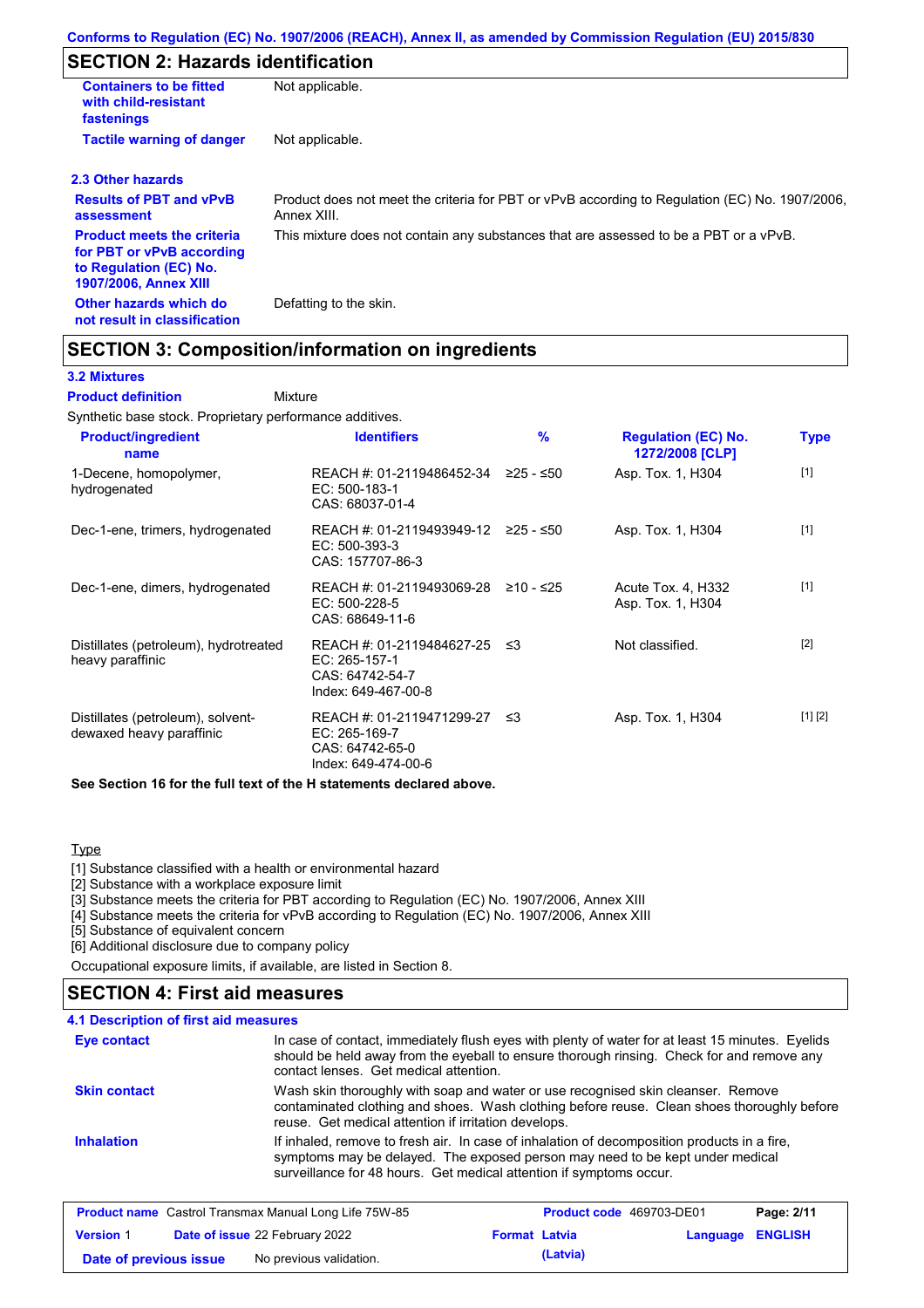### **Conforms to Regulation (EC) No. 1907/2006 (REACH), Annex II, as amended by Commission Regulation (EU) 2015/830**

# **SECTION 4: First aid measures**

| Ingestion                             | Do not induce vomiting unless directed to do so by medical personnel. Get medical attention if<br>symptoms occur.   |  |  |
|---------------------------------------|---------------------------------------------------------------------------------------------------------------------|--|--|
| <b>Protection of first-aiders</b>     | No action shall be taken involving any personal risk or without suitable training.                                  |  |  |
|                                       | 4.2 Most important symptoms and effects, both acute and delayed                                                     |  |  |
|                                       | See Section 11 for more detailed information on health effects and symptoms.                                        |  |  |
| <b>Potential acute health effects</b> |                                                                                                                     |  |  |
| <b>Inhalation</b>                     | Exposure to decomposition products may cause a health hazard. Serious effects may be<br>delayed following exposure. |  |  |
| <b>Ingestion</b>                      | No known significant effects or critical hazards.                                                                   |  |  |
| <b>Skin contact</b>                   | Defatting to the skin. May cause skin dryness and irritation.                                                       |  |  |
| Eye contact                           | No known significant effects or critical hazards.                                                                   |  |  |
|                                       | Delayed and immediate effects as well as chronic effects from short and long-term exposure                          |  |  |
| <b>Inhalation</b>                     | Overexposure to the inhalation of airborne droplets or aerosols may cause irritation of the<br>respiratory tract.   |  |  |
| <b>Ingestion</b>                      | Ingestion of large quantities may cause nausea and diarrhoea.                                                       |  |  |
| <b>Skin contact</b>                   | Prolonged or repeated contact can defat the skin and lead to irritation and/or dermatitis.                          |  |  |
| Eye contact                           | Potential risk of transient stinging or redness if accidental eye contact occurs.                                   |  |  |

### **4.3 Indication of any immediate medical attention and special treatment needed**

| <b>Notes to physician</b> | Treatment should in general be symptomatic and directed to relieving any effects.   |
|---------------------------|-------------------------------------------------------------------------------------|
|                           | In case of inhalation of decomposition products in a fire, symptoms may be delayed. |
|                           | The exposed person may need to be kept under medical surveillance for 48 hours.     |

# **SECTION 5: Firefighting measures**

| 5.1 Extinguishing media                                                                                                                                                                          |                                                                                                                                                                                                                                                                                                                                                                   |  |  |  |
|--------------------------------------------------------------------------------------------------------------------------------------------------------------------------------------------------|-------------------------------------------------------------------------------------------------------------------------------------------------------------------------------------------------------------------------------------------------------------------------------------------------------------------------------------------------------------------|--|--|--|
| <b>Suitable extinguishing</b><br>media                                                                                                                                                           | In case of fire, use foam, dry chemical or carbon dioxide extinguisher or spray.                                                                                                                                                                                                                                                                                  |  |  |  |
| <b>Unsuitable extinguishing</b><br>media                                                                                                                                                         | Do not use water jet. The use of a water jet may cause the fire to spread by splashing the<br>burning product.                                                                                                                                                                                                                                                    |  |  |  |
| 5.2 Special hazards arising from the substance or mixture                                                                                                                                        |                                                                                                                                                                                                                                                                                                                                                                   |  |  |  |
| <b>Hazards from the</b><br>substance or mixture                                                                                                                                                  | In a fire or if heated, a pressure increase will occur and the container may burst.                                                                                                                                                                                                                                                                               |  |  |  |
| Combustion products may include the following:<br><b>Hazardous combustion</b><br>carbon oxides $(CO, CO2)$ (carbon monoxide, carbon dioxide)<br>products<br>nitrogen oxides ( $NO$ , $NO2$ etc.) |                                                                                                                                                                                                                                                                                                                                                                   |  |  |  |
| <b>5.3 Advice for firefighters</b>                                                                                                                                                               |                                                                                                                                                                                                                                                                                                                                                                   |  |  |  |
| <b>Special precautions for</b><br>fire-fighters                                                                                                                                                  | No action shall be taken involving any personal risk or without suitable training. Promptly<br>isolate the scene by removing all persons from the vicinity of the incident if there is a fire.                                                                                                                                                                    |  |  |  |
| <b>Special protective</b><br>equipment for fire-fighters                                                                                                                                         | Fire-fighters should wear appropriate protective equipment and self-contained breathing<br>apparatus (SCBA) with a full face-piece operated in positive pressure mode. Clothing for fire-<br>fighters (including helmets, protective boots and gloves) conforming to European standard EN<br>469 will provide a basic level of protection for chemical incidents. |  |  |  |

# **SECTION 6: Accidental release measures**

|                                         | 6.1 Personal precautions, protective equipment and emergency procedures                                                                                                                                                                                                                                                             |
|-----------------------------------------|-------------------------------------------------------------------------------------------------------------------------------------------------------------------------------------------------------------------------------------------------------------------------------------------------------------------------------------|
| For non-emergency<br>personnel          | No action shall be taken involving any personal risk or without suitable training. Evacuate<br>surrounding areas. Keep unnecessary and unprotected personnel from entering. Do not touch<br>or walk through spilt material. Floors may be slippery; use care to avoid falling. Put on<br>appropriate personal protective equipment. |
| For emergency responders                | If specialised clothing is required to deal with the spillage, take note of any information in<br>Section 8 on suitable and unsuitable materials. See also the information in "For non-<br>emergency personnel".                                                                                                                    |
| <b>6.2 Environmental</b><br>precautions | Avoid dispersal of spilt material and runoff and contact with soil, waterways, drains and sewers.<br>Inform the relevant authorities if the product has caused environmental pollution (sewers,<br>waterways, soil or air).                                                                                                         |

|                        | <b>Product name</b> Castrol Transmax Manual Long Life 75W-85 |                      | <b>Product code</b> 469703-DE01 |                         | Page: 3/11 |
|------------------------|--------------------------------------------------------------|----------------------|---------------------------------|-------------------------|------------|
| <b>Version 1</b>       | <b>Date of issue 22 February 2022</b>                        | <b>Format Latvia</b> |                                 | <b>Language ENGLISH</b> |            |
| Date of previous issue | No previous validation.                                      |                      | (Latvia)                        |                         |            |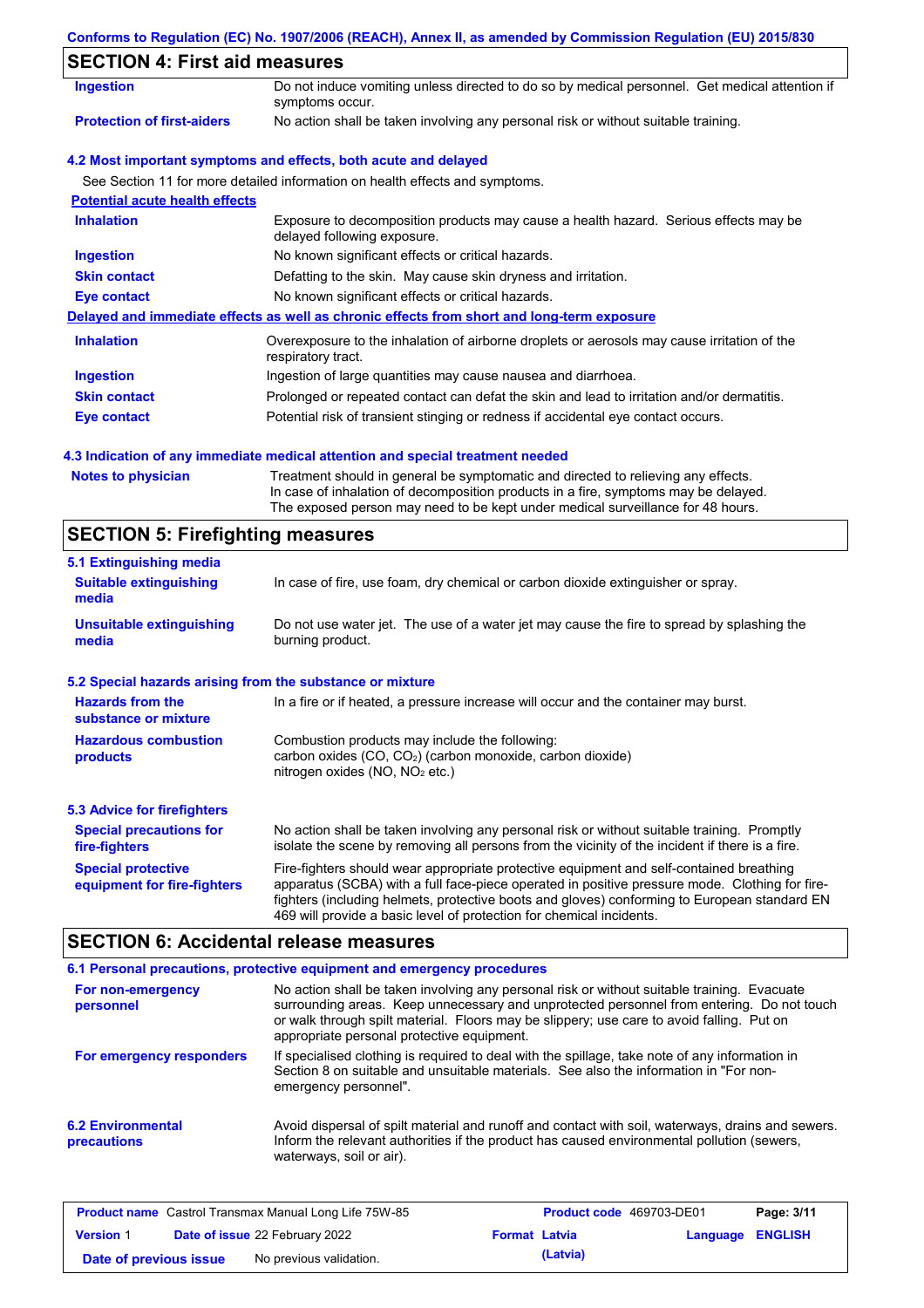# **SECTION 6: Accidental release measures**

| 6.3 Methods and material for containment and cleaning up |                                                                                                                                                                                                                                                                                                                                                                                                |
|----------------------------------------------------------|------------------------------------------------------------------------------------------------------------------------------------------------------------------------------------------------------------------------------------------------------------------------------------------------------------------------------------------------------------------------------------------------|
| <b>Small spill</b>                                       | Stop leak if without risk. Move containers from spill area. Absorb with an inert material and<br>place in an appropriate waste disposal container. Dispose of via a licensed waste disposal<br>contractor.                                                                                                                                                                                     |
| Large spill                                              | Stop leak if without risk. Move containers from spill area. Prevent entry into sewers, water<br>courses, basements or confined areas. Contain and collect spillage with non-combustible,<br>absorbent material e.g. sand, earth, vermiculite or diatomaceous earth and place in container<br>for disposal according to local regulations. Dispose of via a licensed waste disposal contractor. |
| 6.4 Reference to other<br><b>sections</b>                | See Section 1 for emergency contact information.<br>See Section 5 for firefighting measures.<br>See Section 8 for information on appropriate personal protective equipment.<br>See Section 12 for environmental precautions.<br>See Section 13 for additional waste treatment information.                                                                                                     |

## **SECTION 7: Handling and storage**

| 7.1 Precautions for safe handling                                                    |                                                                                                                                                                                                                                                                                                                                                                                                                                                                                          |
|--------------------------------------------------------------------------------------|------------------------------------------------------------------------------------------------------------------------------------------------------------------------------------------------------------------------------------------------------------------------------------------------------------------------------------------------------------------------------------------------------------------------------------------------------------------------------------------|
| <b>Protective measures</b>                                                           | Put on appropriate personal protective equipment.                                                                                                                                                                                                                                                                                                                                                                                                                                        |
| <b>Advice on general</b><br>occupational hygiene                                     | Eating, drinking and smoking should be prohibited in areas where this material is handled,<br>stored and processed. Wash thoroughly after handling. Remove contaminated clothing and<br>protective equipment before entering eating areas. See also Section 8 for additional<br>information on hygiene measures.                                                                                                                                                                         |
| <b>7.2 Conditions for safe</b><br>storage, including any<br><i>incompatibilities</i> | Store in accordance with local regulations. Store in a dry, cool and well-ventilated area, away<br>from incompatible materials (see Section 10). Keep away from heat and direct sunlight. Keep<br>container tightly closed and sealed until ready for use. Containers that have been opened must<br>be carefully resealed and kept upright to prevent leakage. Store and use only in equipment/<br>containers designed for use with this product. Do not store in unlabelled containers. |
| <b>Not suitable</b>                                                                  | Prolonged exposure to elevated temperature.                                                                                                                                                                                                                                                                                                                                                                                                                                              |
| 7.3 Specific end use(s)                                                              |                                                                                                                                                                                                                                                                                                                                                                                                                                                                                          |
| <b>Recommendations</b>                                                               | See section 1.2 and Exposure scenarios in annex, if applicable.                                                                                                                                                                                                                                                                                                                                                                                                                          |

## **SECTION 8: Exposure controls/personal protection**

| <b>8.1 Control parameters</b>                                                                                                                                                                                                                                          |                                |                                                                                                                                                                                                                                                                                                                                                                                                                                                                                                                                                                                                                                                                                                                                                                                                                                                                                                                                                                                                                            |                              |          |                |
|------------------------------------------------------------------------------------------------------------------------------------------------------------------------------------------------------------------------------------------------------------------------|--------------------------------|----------------------------------------------------------------------------------------------------------------------------------------------------------------------------------------------------------------------------------------------------------------------------------------------------------------------------------------------------------------------------------------------------------------------------------------------------------------------------------------------------------------------------------------------------------------------------------------------------------------------------------------------------------------------------------------------------------------------------------------------------------------------------------------------------------------------------------------------------------------------------------------------------------------------------------------------------------------------------------------------------------------------------|------------------------------|----------|----------------|
| <b>Occupational exposure limits</b>                                                                                                                                                                                                                                    |                                |                                                                                                                                                                                                                                                                                                                                                                                                                                                                                                                                                                                                                                                                                                                                                                                                                                                                                                                                                                                                                            |                              |          |                |
| <b>Product/ingredient name</b>                                                                                                                                                                                                                                         |                                |                                                                                                                                                                                                                                                                                                                                                                                                                                                                                                                                                                                                                                                                                                                                                                                                                                                                                                                                                                                                                            | <b>Exposure limit values</b> |          |                |
| Distillates (petroleum), hydrotreated heavy paraffinic                                                                                                                                                                                                                 |                                | Ministers Cabinet Regulations Nr.325 - AER (Latvia).<br>TWA: 5 mg/m <sup>3</sup> 8 hours. Issued/Revised: 5/2007                                                                                                                                                                                                                                                                                                                                                                                                                                                                                                                                                                                                                                                                                                                                                                                                                                                                                                           |                              |          |                |
| Distillates (petroleum), solvent-dewaxed heavy<br>paraffinic                                                                                                                                                                                                           |                                | Ministers Cabinet Regulations Nr.325 - AER (Latvia).                                                                                                                                                                                                                                                                                                                                                                                                                                                                                                                                                                                                                                                                                                                                                                                                                                                                                                                                                                       |                              |          |                |
|                                                                                                                                                                                                                                                                        |                                | TWA: 5 mg/m <sup>3</sup> 8 hours. Issued/Revised: 5/2007                                                                                                                                                                                                                                                                                                                                                                                                                                                                                                                                                                                                                                                                                                                                                                                                                                                                                                                                                                   |                              |          |                |
| Whilst specific OELs for certain components may be shown in this section, other components may be present in any mist,<br>vapour or dust produced. Therefore, the specific OELs may not be applicable to the product as a whole and are provided for<br>quidance only. |                                |                                                                                                                                                                                                                                                                                                                                                                                                                                                                                                                                                                                                                                                                                                                                                                                                                                                                                                                                                                                                                            |                              |          |                |
| <b>Recommended monitoring</b><br>procedures                                                                                                                                                                                                                            |                                | If this product contains ingredients with exposure limits, personal, workplace atmosphere or<br>biological monitoring may be required to determine the effectiveness of the ventilation or other<br>control measures and/or the necessity to use respiratory protective equipment. Reference<br>should be made to monitoring standards, such as the following: European Standard EN 689<br>(Workplace atmospheres - Guidance for the assessment of exposure by inhalation to chemical<br>agents for comparison with limit values and measurement strategy) European Standard EN<br>14042 (Workplace atmospheres - Guide for the application and use of procedures for the<br>assessment of exposure to chemical and biological agents) European Standard EN 482<br>(Workplace atmospheres - General requirements for the performance of procedures for the<br>measurement of chemical agents) Reference to national guidance documents for methods for<br>the determination of hazardous substances will also be required. |                              |          |                |
| <b>Derived No Effect Level</b>                                                                                                                                                                                                                                         |                                |                                                                                                                                                                                                                                                                                                                                                                                                                                                                                                                                                                                                                                                                                                                                                                                                                                                                                                                                                                                                                            |                              |          |                |
| No DNELs/DMELs available.                                                                                                                                                                                                                                              |                                |                                                                                                                                                                                                                                                                                                                                                                                                                                                                                                                                                                                                                                                                                                                                                                                                                                                                                                                                                                                                                            |                              |          |                |
| <b>Predicted No Effect Concentration</b>                                                                                                                                                                                                                               |                                |                                                                                                                                                                                                                                                                                                                                                                                                                                                                                                                                                                                                                                                                                                                                                                                                                                                                                                                                                                                                                            |                              |          |                |
| No PNECs available                                                                                                                                                                                                                                                     |                                |                                                                                                                                                                                                                                                                                                                                                                                                                                                                                                                                                                                                                                                                                                                                                                                                                                                                                                                                                                                                                            |                              |          |                |
| <b>8.2 Exposure controls</b>                                                                                                                                                                                                                                           |                                |                                                                                                                                                                                                                                                                                                                                                                                                                                                                                                                                                                                                                                                                                                                                                                                                                                                                                                                                                                                                                            |                              |          |                |
| <b>Product name</b> Castrol Transmax Manual Long Life 75W-85                                                                                                                                                                                                           |                                |                                                                                                                                                                                                                                                                                                                                                                                                                                                                                                                                                                                                                                                                                                                                                                                                                                                                                                                                                                                                                            | Product code 469703-DE01     |          | Page: 4/11     |
| <b>Version 1</b>                                                                                                                                                                                                                                                       | Date of issue 22 February 2022 | <b>Format Latvia</b>                                                                                                                                                                                                                                                                                                                                                                                                                                                                                                                                                                                                                                                                                                                                                                                                                                                                                                                                                                                                       |                              | Language | <b>ENGLISH</b> |
| Date of previous issue                                                                                                                                                                                                                                                 | No previous validation.        |                                                                                                                                                                                                                                                                                                                                                                                                                                                                                                                                                                                                                                                                                                                                                                                                                                                                                                                                                                                                                            | (Latvia)                     |          |                |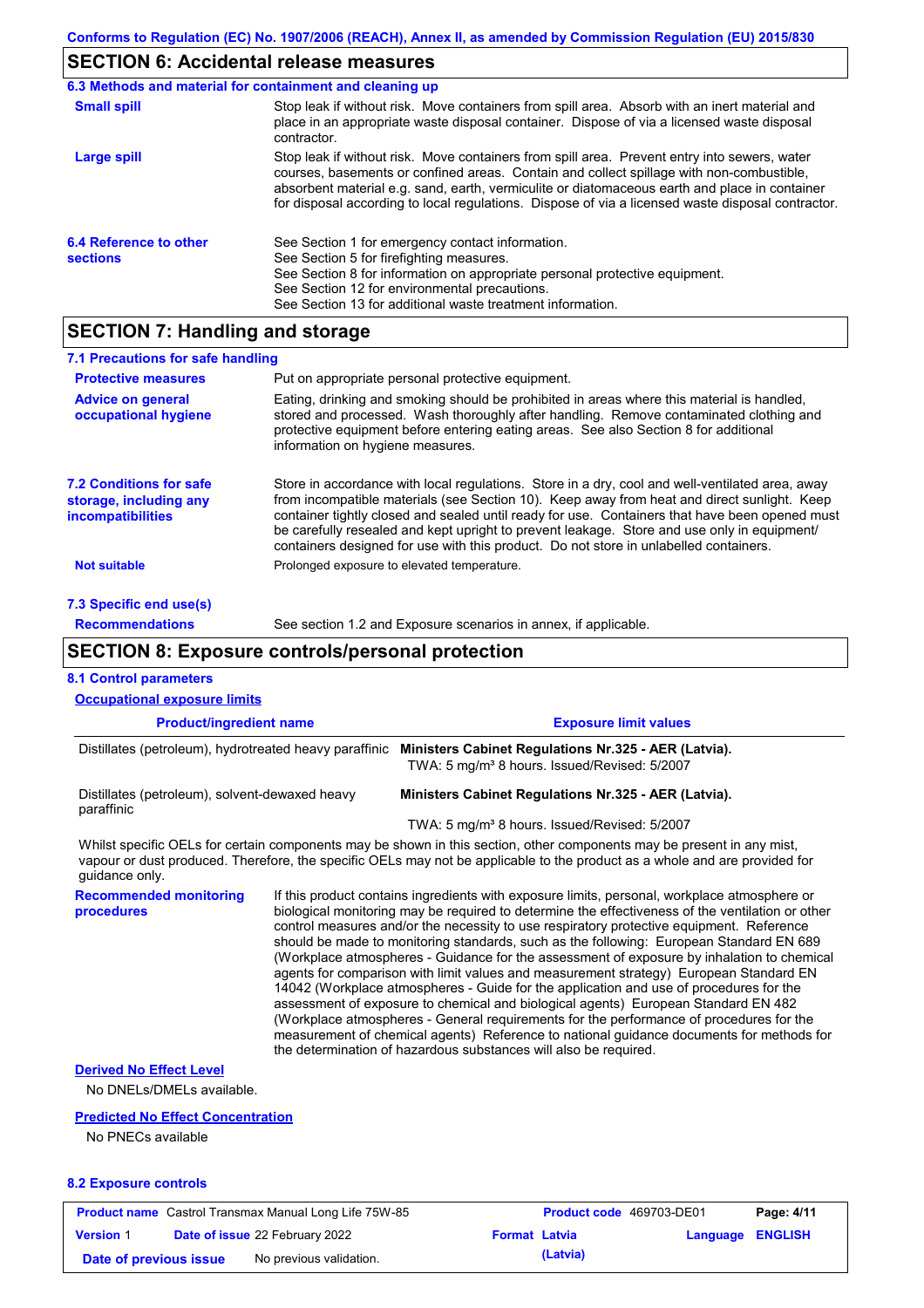# **SECTION 8: Exposure controls/personal protection**

| <b>Appropriate engineering</b><br><b>controls</b>            | Provide exhaust ventilation or other engineering controls to keep the relevant airborne<br>concentrations below their respective occupational exposure limits.<br>All activities involving chemicals should be assessed for their risks to health, to ensure<br>exposures are adequately controlled. Personal protective equipment should only be considered<br>after other forms of control measures (e.g. engineering controls) have been suitably evaluated.<br>Personal protective equipment should conform to appropriate standards, be suitable for use, be<br>kept in good condition and properly maintained.<br>Your supplier of personal protective equipment should be consulted for advice on selection and<br>appropriate standards. For further information contact your national organisation for standards.<br>The final choice of protective equipment will depend upon a risk assessment. It is important to<br>ensure that all items of personal protective equipment are compatible. |
|--------------------------------------------------------------|---------------------------------------------------------------------------------------------------------------------------------------------------------------------------------------------------------------------------------------------------------------------------------------------------------------------------------------------------------------------------------------------------------------------------------------------------------------------------------------------------------------------------------------------------------------------------------------------------------------------------------------------------------------------------------------------------------------------------------------------------------------------------------------------------------------------------------------------------------------------------------------------------------------------------------------------------------------------------------------------------------|
| <b>Individual protection measures</b>                        |                                                                                                                                                                                                                                                                                                                                                                                                                                                                                                                                                                                                                                                                                                                                                                                                                                                                                                                                                                                                         |
| <b>Hygiene measures</b>                                      | Wash hands, forearms and face thoroughly after handling chemical products, before eating,<br>smoking and using the lavatory and at the end of the working period. Ensure that eyewash<br>stations and safety showers are close to the workstation location.                                                                                                                                                                                                                                                                                                                                                                                                                                                                                                                                                                                                                                                                                                                                             |
| <b>Respiratory protection</b>                                | In case of insufficient ventilation, wear suitable respiratory equipment.<br>The correct choice of respiratory protection depends upon the chemicals being handled, the<br>conditions of work and use, and the condition of the respiratory equipment. Safety procedures<br>should be developed for each intended application. Respiratory protection equipment should<br>therefore be chosen in consultation with the supplier/manufacturer and with a full assessment<br>of the working conditions.                                                                                                                                                                                                                                                                                                                                                                                                                                                                                                   |
| <b>Eye/face protection</b>                                   | Safety glasses with side shields.                                                                                                                                                                                                                                                                                                                                                                                                                                                                                                                                                                                                                                                                                                                                                                                                                                                                                                                                                                       |
| <b>Skin protection</b>                                       |                                                                                                                                                                                                                                                                                                                                                                                                                                                                                                                                                                                                                                                                                                                                                                                                                                                                                                                                                                                                         |
| <b>Hand protection</b>                                       | <b>General Information:</b>                                                                                                                                                                                                                                                                                                                                                                                                                                                                                                                                                                                                                                                                                                                                                                                                                                                                                                                                                                             |
|                                                              | Because specific work environments and material handling practices vary, safety procedures<br>should be developed for each intended application. The correct choice of protective gloves<br>depends upon the chemicals being handled, and the conditions of work and use. Most gloves<br>provide protection for only a limited time before they must be discarded and replaced (even the<br>best chemically resistant gloves will break down after repeated chemical exposures).                                                                                                                                                                                                                                                                                                                                                                                                                                                                                                                        |
|                                                              | Gloves should be chosen in consultation with the supplier / manufacturer and taking account of<br>a full assessment of the working conditions.                                                                                                                                                                                                                                                                                                                                                                                                                                                                                                                                                                                                                                                                                                                                                                                                                                                          |
|                                                              | Recommended: Nitrile gloves.<br><b>Breakthrough time:</b>                                                                                                                                                                                                                                                                                                                                                                                                                                                                                                                                                                                                                                                                                                                                                                                                                                                                                                                                               |
|                                                              | Breakthrough time data are generated by glove manufacturers under laboratory test conditions<br>and represent how long a glove can be expected to provide effective permeation resistance. It<br>is important when following breakthrough time recommendations that actual workplace<br>conditions are taken into account. Always consult with your glove supplier for up-to-date<br>technical information on breakthrough times for the recommended glove type.<br>Our recommendations on the selection of gloves are as follows:                                                                                                                                                                                                                                                                                                                                                                                                                                                                      |
|                                                              | Continuous contact:                                                                                                                                                                                                                                                                                                                                                                                                                                                                                                                                                                                                                                                                                                                                                                                                                                                                                                                                                                                     |
|                                                              | Gloves with a minimum breakthrough time of 240 minutes, or >480 minutes if suitable gloves<br>can be obtained.<br>If suitable gloves are not available to offer that level of protection, gloves with shorter<br>breakthrough times may be acceptable as long as appropriate glove maintenance and<br>replacement regimes are determined and adhered to.                                                                                                                                                                                                                                                                                                                                                                                                                                                                                                                                                                                                                                                |
|                                                              | Short-term / splash protection:                                                                                                                                                                                                                                                                                                                                                                                                                                                                                                                                                                                                                                                                                                                                                                                                                                                                                                                                                                         |
|                                                              | Recommended breakthrough times as above.<br>It is recognised that for short-term, transient exposures, gloves with shorter breakthrough times<br>may commonly be used. Therefore, appropriate maintenance and replacement regimes must<br>be determined and rigorously followed.                                                                                                                                                                                                                                                                                                                                                                                                                                                                                                                                                                                                                                                                                                                        |
|                                                              | <b>Glove Thickness:</b>                                                                                                                                                                                                                                                                                                                                                                                                                                                                                                                                                                                                                                                                                                                                                                                                                                                                                                                                                                                 |
|                                                              | For general applications, we recommend gloves with a thickness typically greater than 0.35 mm.                                                                                                                                                                                                                                                                                                                                                                                                                                                                                                                                                                                                                                                                                                                                                                                                                                                                                                          |
|                                                              | It should be emphasised that glove thickness is not necessarily a good predictor of glove<br>resistance to a specific chemical, as the permeation efficiency of the glove will be dependent<br>on the exact composition of the glove material. Therefore, glove selection should also be based<br>on consideration of the task requirements and knowledge of breakthrough times.<br>Glove thickness may also vary depending on the glove manufacturer, the glove type and the<br>glove model. Therefore, the manufacturers' technical data should always be taken into account<br>to ensure selection of the most appropriate glove for the task.                                                                                                                                                                                                                                                                                                                                                       |
| <b>Product name</b> Castrol Transmax Manual Long Life 75W-85 | <b>Product code</b> 469703-DE01<br>Page: 5/11                                                                                                                                                                                                                                                                                                                                                                                                                                                                                                                                                                                                                                                                                                                                                                                                                                                                                                                                                           |

|                        | <b>Product name</b> Castrol Transmax Manual Long Life 75W-85 |                      | Product code 469703-DE01 | Page: 5/11 |
|------------------------|--------------------------------------------------------------|----------------------|--------------------------|------------|
| <b>Version 1</b>       | <b>Date of issue 22 February 2022</b>                        | <b>Format Latvia</b> | <b>Language ENGLISH</b>  |            |
| Date of previous issue | No previous validation.                                      | (Latvia)             |                          |            |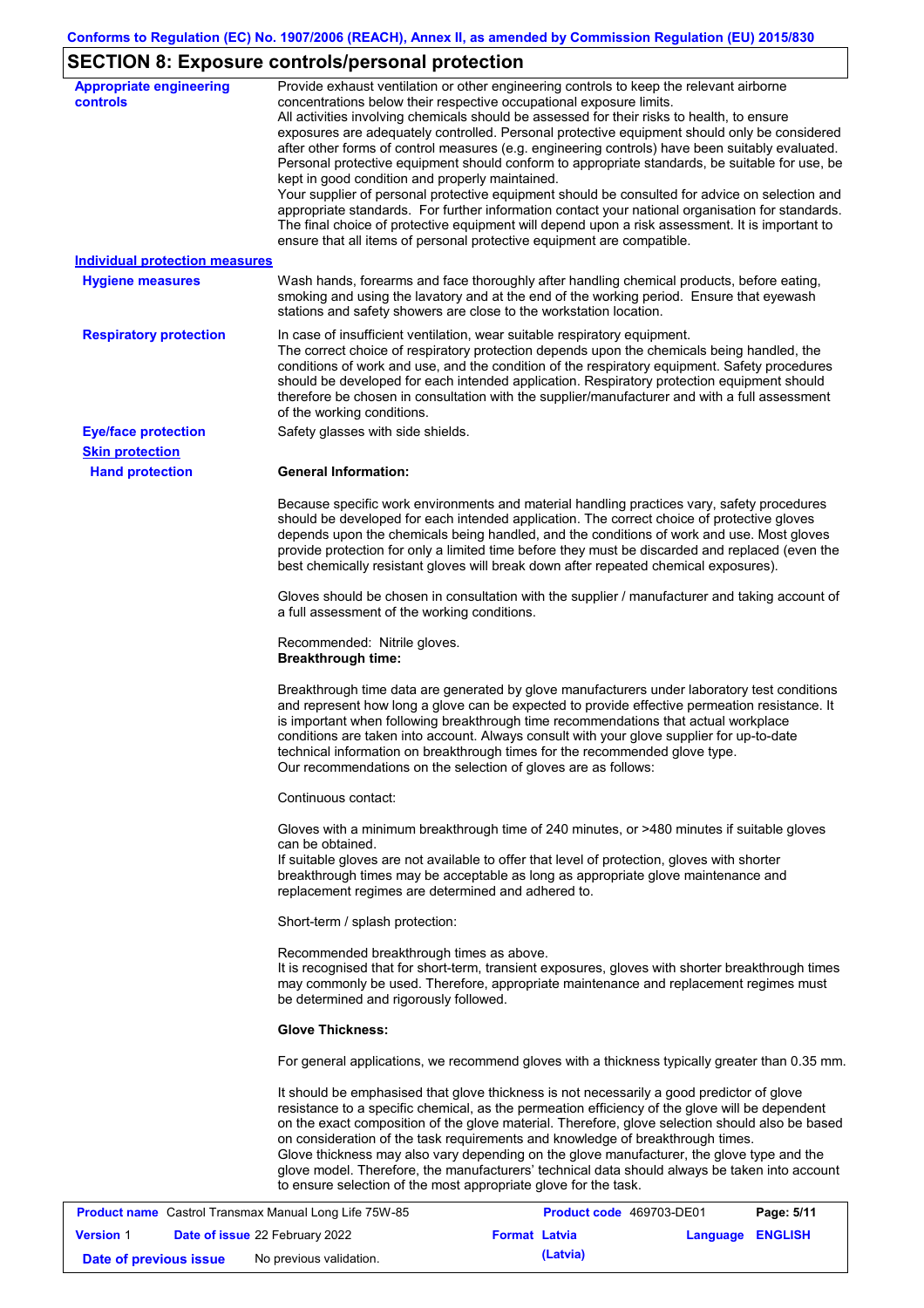# **SECTION 8: Exposure controls/personal protection**

|                                           | Note: Depending on the activity being conducted, gloves of varying thickness may be required<br>for specific tasks. For example:                                                                                                                                                                                                                                                                                                                                                                                                                                                                                                                                                      |
|-------------------------------------------|---------------------------------------------------------------------------------------------------------------------------------------------------------------------------------------------------------------------------------------------------------------------------------------------------------------------------------------------------------------------------------------------------------------------------------------------------------------------------------------------------------------------------------------------------------------------------------------------------------------------------------------------------------------------------------------|
|                                           | • Thinner gloves (down to 0.1 mm or less) may be required where a high degree of manual<br>dexterity is needed. However, these gloves are only likely to give short duration protection and<br>would normally be just for single use applications, then disposed of.                                                                                                                                                                                                                                                                                                                                                                                                                  |
|                                           | • Thicker gloves (up to 3 mm or more) may be required where there is a mechanical (as well<br>as a chemical) risk i.e. where there is abrasion or puncture potential.                                                                                                                                                                                                                                                                                                                                                                                                                                                                                                                 |
| <b>Skin and body</b>                      | Use of protective clothing is good industrial practice.<br>Personal protective equipment for the body should be selected based on the task being<br>performed and the risks involved and should be approved by a specialist before handling this<br>product.<br>Cotton or polyester/cotton overalls will only provide protection against light superficial<br>contamination that will not soak through to the skin. Overalls should be laundered on a regular<br>basis. When the risk of skin exposure is high (e.g. when cleaning up spillages or if there is a<br>risk of splashing) then chemical resistant aprons and/or impervious chemical suits and boots<br>will be required. |
| <b>Refer to standards:</b>                | Respiratory protection: EN 529<br>Gloves: EN 420, EN 374<br>Eye protection: EN 166<br>Filtering half-mask: EN 149<br>Filtering half-mask with valve: EN 405<br>Half-mask: EN 140 plus filter<br>Full-face mask: EN 136 plus filter<br>Particulate filters: EN 143<br>Gas/combined filters: EN 14387                                                                                                                                                                                                                                                                                                                                                                                   |
| <b>Environmental exposure</b><br>controls | Emissions from ventilation or work process equipment should be checked to ensure they<br>comply with the requirements of environmental protection legislation. In some cases, fume<br>scrubbers, filters or engineering modifications to the process equipment will be necessary to<br>reduce emissions to acceptable levels.                                                                                                                                                                                                                                                                                                                                                         |

## **SECTION 9: Physical and chemical properties**

The conditions of measurement of all properties are at standard temperature and pressure unless otherwise indicated.

### **9.1 Information on basic physical and chemical properties**

| <b>Appearance</b>                                     |                                       |           |                         |          |                          |                         |                |
|-------------------------------------------------------|---------------------------------------|-----------|-------------------------|----------|--------------------------|-------------------------|----------------|
| <b>Physical state</b>                                 | Liquid.                               |           |                         |          |                          |                         |                |
| <b>Colour</b>                                         | <b>Brown</b>                          |           |                         |          |                          |                         |                |
| <b>Odour</b>                                          | Not available.                        |           |                         |          |                          |                         |                |
| <b>Odour threshold</b>                                | Not available.                        |           |                         |          |                          |                         |                |
| pH                                                    | Not applicable.                       |           |                         |          |                          |                         |                |
| <b>Melting point/freezing point</b>                   | Not available.                        |           |                         |          |                          |                         |                |
| Initial boiling point and boiling<br>range            | Not available.                        |           |                         |          |                          |                         |                |
| <b>Pour point</b>                                     | $-60 °C$                              |           |                         |          |                          |                         |                |
| <b>Flash point</b>                                    | Open cup: >200°C (>392°F) [Cleveland] |           |                         |          |                          |                         |                |
| <b>Evaporation rate</b>                               | Not available.                        |           |                         |          |                          |                         |                |
| <b>Flammability (solid, gas)</b>                      | Not available.                        |           |                         |          |                          |                         |                |
| <b>Upper/lower flammability or</b>                    | Not available.                        |           |                         |          |                          |                         |                |
| explosive limits                                      |                                       |           |                         |          |                          |                         |                |
| <b>Vapour pressure</b>                                | Not available.                        |           |                         |          |                          |                         |                |
|                                                       |                                       |           | Vapour Pressure at 20°C |          |                          | Vapour pressure at 50°C |                |
|                                                       | <b>Ingredient name</b>                | mm Hg kPa | <b>Method</b>           | mm<br>Hg | kPa                      | <b>Method</b>           |                |
|                                                       |                                       |           |                         |          |                          |                         |                |
|                                                       |                                       |           |                         |          |                          |                         |                |
|                                                       |                                       |           |                         |          |                          |                         |                |
| Product name Castrol Transmax Manual Long Life 75W-85 |                                       |           |                         |          | Product code 469703-DE01 |                         | Page: 6/11     |
| Date of issue 22 February 2022<br><b>Version 1</b>    |                                       |           | <b>Format Latvia</b>    |          |                          | Language                | <b>ENGLISH</b> |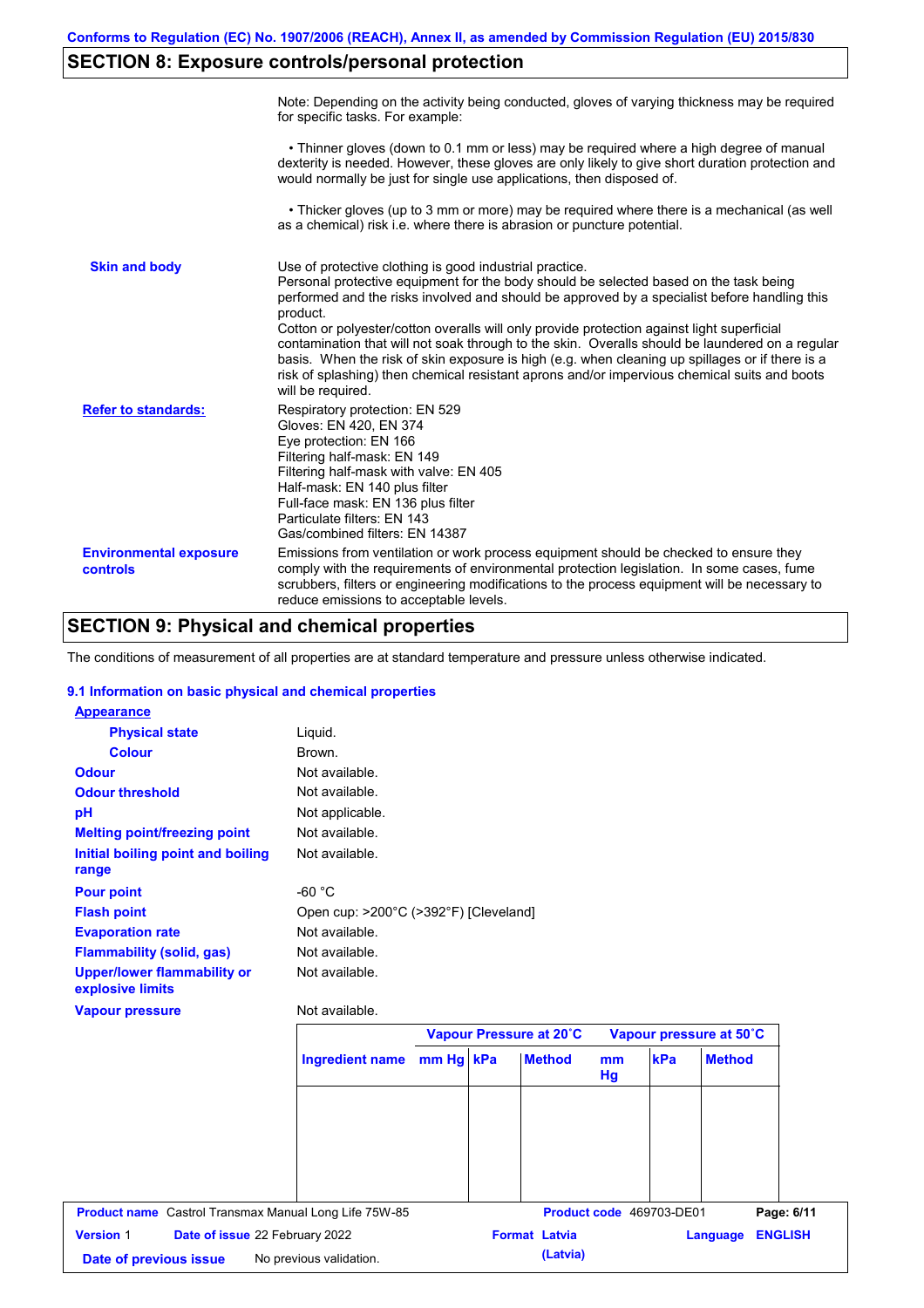# **SECTION 9: Physical and chemical properties**

|                                          | Dec-1-ene,<br>homopolymer,<br>hydrogenated                                                                                             | $\Omega$ | $\overline{0}$ | ASTM E<br>1194-87 |                            |                    |  |
|------------------------------------------|----------------------------------------------------------------------------------------------------------------------------------------|----------|----------------|-------------------|----------------------------|--------------------|--|
|                                          | Dec-1-ene, trimers,<br>hydrogenated                                                                                                    | 0        | 0              | ASTM E<br>1194-87 |                            |                    |  |
|                                          | Dec-1-ene, dimers,<br>hydrogenated                                                                                                     | 0.01     | 0.0013         | ASTM E<br>1194-87 |                            |                    |  |
|                                          | Distillates (petroleum),<br>hydrotreated heavy<br>paraffinic                                                                           | < 0.08   | < 0.011        |                   | <b>ASTM D 5191</b>         |                    |  |
|                                          | Distillates (petroleum),<br>solvent-dewaxed<br>heavy paraffinic                                                                        | < 0.08   | < 0.011        |                   | <b>ASTM D 5191</b>         |                    |  |
| <b>Vapour density</b>                    | Not available.                                                                                                                         |          |                |                   |                            |                    |  |
| <b>Relative density</b>                  | Not available.                                                                                                                         |          |                |                   |                            |                    |  |
| <b>Density</b>                           | <1000 kg/m <sup>3</sup> (<1 g/cm <sup>3</sup> ) at 15°C                                                                                |          |                |                   |                            |                    |  |
| <b>Solubility(ies)</b>                   | insoluble in water.                                                                                                                    |          |                |                   |                            |                    |  |
| <b>Partition coefficient: n-octanol/</b> | >3                                                                                                                                     |          |                |                   |                            |                    |  |
| water                                    |                                                                                                                                        |          |                |                   |                            |                    |  |
| <b>Auto-ignition temperature</b>         | <b>Ingredient name</b>                                                                                                                 |          | °C             |                   | °F                         | <b>Method</b>      |  |
|                                          | Dec-1-ene, homopolymer,<br>hydrogenated                                                                                                |          | 343 to 369     |                   | 649.4 to 696.2 ASTM D 2159 |                    |  |
|                                          | Dec-1-ene, trimers, hydrogenated                                                                                                       |          | 343 to 369     |                   | 649.4 to 696.2 ASTM D 2159 |                    |  |
|                                          | Dec-1-ene, dimers, hydrogenated                                                                                                        |          | 324            |                   | 615.2                      | <b>ASTM D 2158</b> |  |
| <b>Decomposition temperature</b>         | Not available.                                                                                                                         |          |                |                   |                            |                    |  |
| <b>Viscosity</b>                         | Kinematic: 64.6 mm <sup>2</sup> /s (64.6 cSt) at 40 $^{\circ}$ C<br>Kinematic: 11.5 to 12 mm <sup>2</sup> /s (11.5 to 12 cSt) at 100°C |          |                |                   |                            |                    |  |
| <b>Explosive properties</b>              | Not available.                                                                                                                         |          |                |                   |                            |                    |  |
| <b>Oxidising properties</b>              | Not available.                                                                                                                         |          |                |                   |                            |                    |  |
| <b>Particle characteristics</b>          |                                                                                                                                        |          |                |                   |                            |                    |  |
| <b>Median particle size</b>              | Not applicable.                                                                                                                        |          |                |                   |                            |                    |  |
| 9.2 Other information                    |                                                                                                                                        |          |                |                   |                            |                    |  |

| <b>SECTION 10: Stability and reactivity</b>       |                                                                                                                                                                         |
|---------------------------------------------------|-------------------------------------------------------------------------------------------------------------------------------------------------------------------------|
| <b>10.1 Reactivity</b>                            | No specific test data available for this product. Refer to Conditions to avoid and Incompatible<br>materials for additional information.                                |
| <b>10.2 Chemical stability</b>                    | The product is stable.                                                                                                                                                  |
| <b>10.3 Possibility of</b><br>hazardous reactions | Under normal conditions of storage and use, hazardous reactions will not occur.<br>Under normal conditions of storage and use, hazardous polymerisation will not occur. |
| <b>10.4 Conditions to avoid</b>                   | Avoid all possible sources of ignition (spark or flame).                                                                                                                |
| 10.5 Incompatible materials                       | Reactive or incompatible with the following materials: oxidising materials.                                                                                             |
| <b>10.6 Hazardous</b><br>decomposition products   | Under normal conditions of storage and use, hazardous decomposition products should not be<br>produced.                                                                 |

## **SECTION 11: Toxicological information**

### **11.1 Information on toxicological effects**

**Acute toxicity estimates**

| <b>Product/ingredient name</b>                                              | Oral (mg/<br>kg) | <b>Dermal</b><br>(mg/kg) | <b>Inhalation</b><br>(gases)<br>(ppm) | <b>Inhalation</b><br>(vapours)<br>(mg/l) | <b>Inhalation</b><br>(dusts)<br>and mists)<br>(mg/l) |  |
|-----------------------------------------------------------------------------|------------------|--------------------------|---------------------------------------|------------------------------------------|------------------------------------------------------|--|
| Castrol Transmax Manual Long Life 75W-85<br>Dec-1-ene, dimers, hydrogenated | N/A<br>N/A       | N/A<br>N/A               | N/A<br>N/A                            | N/A<br>N/A                               | 15.2<br>1.5                                          |  |
| <b>Product name</b> Castrol Transmax Manual Long Life 75W-85                |                  |                          | Product code 469703-DE01              |                                          | Page: 7/11                                           |  |
| Date of issue 22 February 2022<br><b>Version 1</b>                          |                  | <b>Format Latvia</b>     |                                       |                                          | <b>ENGLISH</b><br>Language                           |  |
| No previous validation.<br>Date of previous issue                           |                  |                          | (Latvia)                              |                                          |                                                      |  |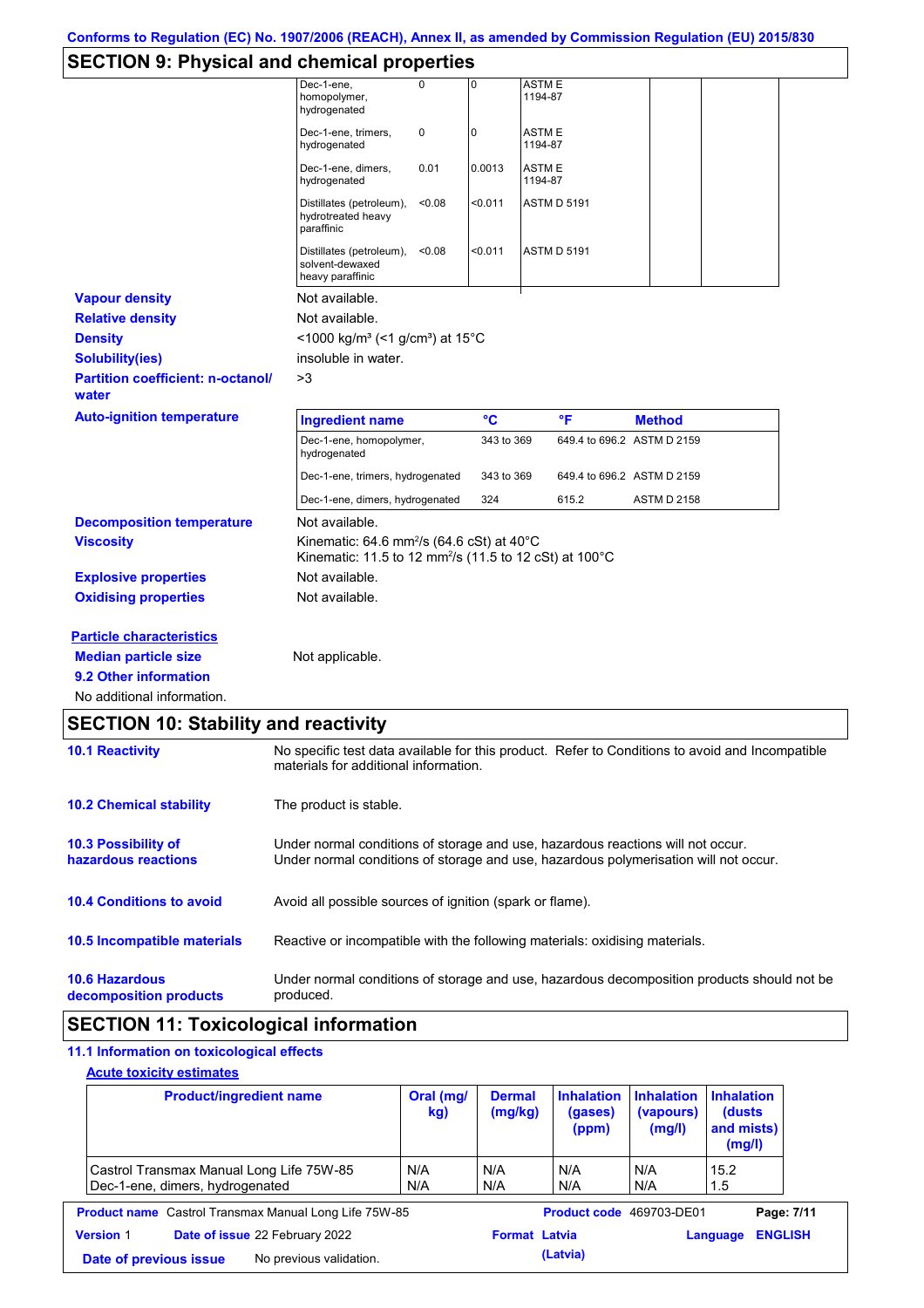# **SECTION 11: Toxicological information**

| <b>Information on likely</b><br>routes of exposure | Routes of entry anticipated: Dermal, Inhalation.                                                                            |
|----------------------------------------------------|-----------------------------------------------------------------------------------------------------------------------------|
| <b>Potential acute health effects</b>              |                                                                                                                             |
| <b>Inhalation</b>                                  | Exposure to decomposition products may cause a health hazard. Serious effects may be<br>delayed following exposure.         |
| <b>Ingestion</b>                                   | No known significant effects or critical hazards.                                                                           |
| <b>Skin contact</b>                                | Defatting to the skin. May cause skin dryness and irritation.                                                               |
| <b>Eye contact</b>                                 | No known significant effects or critical hazards.                                                                           |
|                                                    | Symptoms related to the physical, chemical and toxicological characteristics                                                |
| <b>Inhalation</b>                                  | May be harmful by inhalation if exposure to vapour, mists or fumes resulting from thermal<br>decomposition products occurs. |
| <b>Ingestion</b>                                   | No specific data.                                                                                                           |
| <b>Skin contact</b>                                | Adverse symptoms may include the following:<br>irritation<br>dryness<br>cracking                                            |
| <b>Eye contact</b>                                 | No specific data.                                                                                                           |
|                                                    | Delayed and immediate effects as well as chronic effects from short and long-term exposure                                  |
| <b>Inhalation</b>                                  | Overexposure to the inhalation of airborne droplets or aerosols may cause irritation of the<br>respiratory tract.           |
| <b>Ingestion</b>                                   | Ingestion of large quantities may cause nausea and diarrhoea.                                                               |
| <b>Skin contact</b>                                | Prolonged or repeated contact can defat the skin and lead to irritation and/or dermatitis.                                  |
| <b>Eye contact</b>                                 | Potential risk of transient stinging or redness if accidental eye contact occurs.                                           |
| <b>Potential chronic health effects</b>            |                                                                                                                             |
| <b>General</b>                                     | No known significant effects or critical hazards.                                                                           |
| <b>Carcinogenicity</b>                             | No known significant effects or critical hazards.                                                                           |
| <b>Mutagenicity</b>                                | No known significant effects or critical hazards.                                                                           |
| <b>Developmental effects</b>                       | No known significant effects or critical hazards.                                                                           |
| <b>Fertility effects</b>                           | No known significant effects or critical hazards.                                                                           |

# **SECTION 12: Ecological information**

**12.1 Toxicity**

**Environmental hazards** Not classified as dangerous

#### **12.2 Persistence and degradability**

Not expected to be rapidly degradable.

#### **12.3 Bioaccumulative potential**

This product is not expected to bioaccumulate through food chains in the environment.

| <b>12.4 Mobility in soil</b>                                  |                                                                      |
|---------------------------------------------------------------|----------------------------------------------------------------------|
| <b>Soil/water partition</b><br>coefficient (K <sub>oc</sub> ) | Not available.                                                       |
| <b>Mobility</b>                                               | Spillages may penetrate the soil causing ground water contamination. |

#### **12.5 Results of PBT and vPvB assessment**

Product does not meet the criteria for PBT or vPvB according to Regulation (EC) No. 1907/2006, Annex XIII.

| 12.6 Other adverse effects          |                                                                                                                           |
|-------------------------------------|---------------------------------------------------------------------------------------------------------------------------|
| <b>Other ecological information</b> | Spills may form a film on water surfaces causing physical damage to organisms. Oxygen<br>transfer could also be impaired. |

| <b>Product name</b> Castrol Transmax Manual Long Life 75W-85 |  |                                       |                      | <b>Product code</b> 469703-DE01 |                         | Page: 8/11 |
|--------------------------------------------------------------|--|---------------------------------------|----------------------|---------------------------------|-------------------------|------------|
| <b>Version 1</b>                                             |  | <b>Date of issue 22 February 2022</b> | <b>Format Latvia</b> |                                 | <b>Language ENGLISH</b> |            |
| Date of previous issue                                       |  | No previous validation.               |                      | (Latvia)                        |                         |            |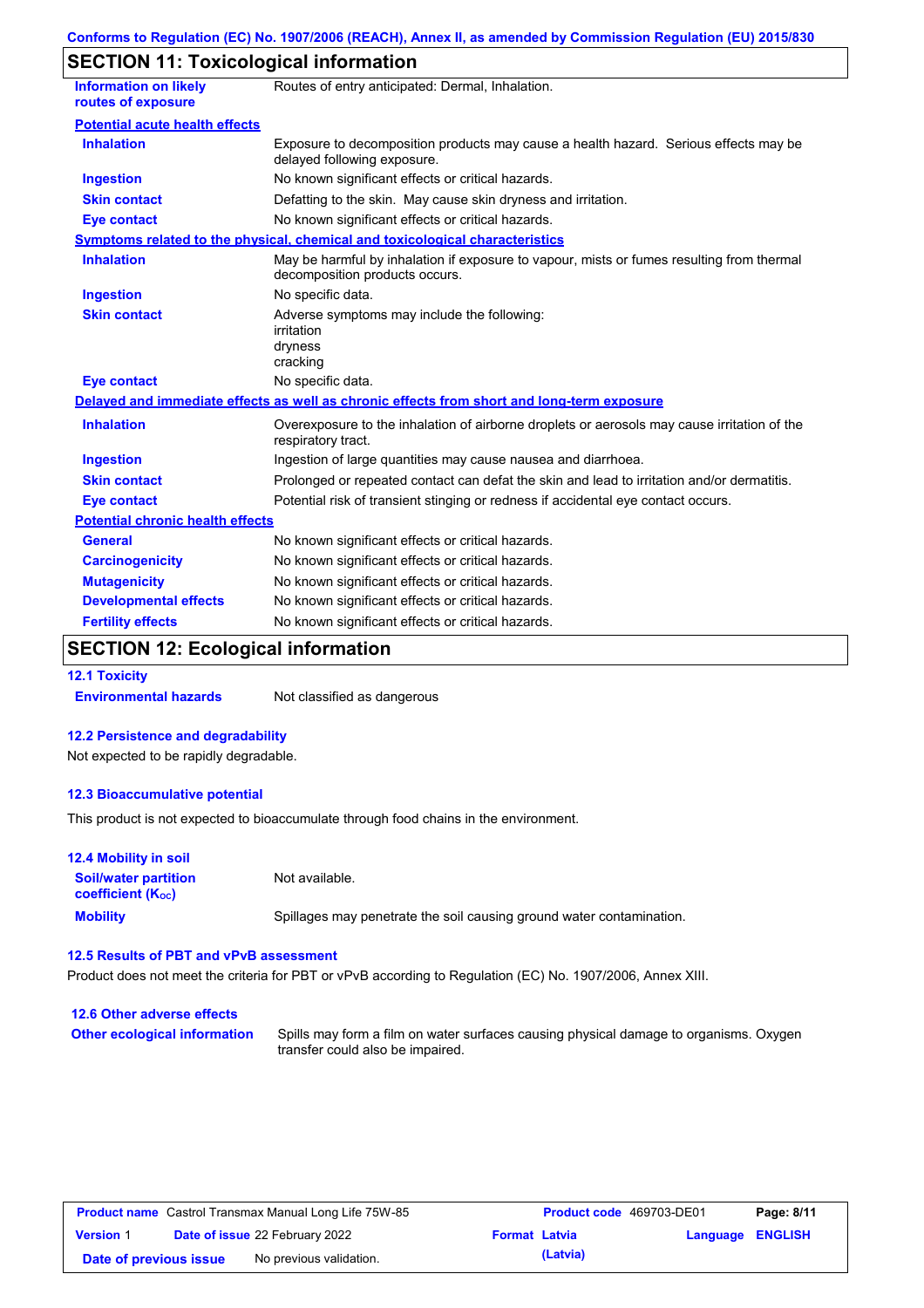### **SECTION 13: Disposal considerations**

### **13.1 Waste treatment methods**

#### **Product**

**Methods of disposal**

Where possible, arrange for product to be recycled. Dispose of via an authorised person/ licensed waste disposal contractor in accordance with local regulations.

**Hazardous waste** Yes.

**European waste catalogue (EWC)**

| Waste code                                                                                                                 | <b>Waste designation</b>                |  |  |  |
|----------------------------------------------------------------------------------------------------------------------------|-----------------------------------------|--|--|--|
| $130208*$                                                                                                                  | other engine, gear and lubricating oils |  |  |  |
| Unusuare deviation from the intended use englar the processe of onu potential conteminante mourneurire on elternative work |                                         |  |  |  |

However, deviation from the intended use and/or the presence of any potential contaminants may require an alternative waste disposal code to be assigned by the end user.

#### **Packaging**

| <b>Methods of disposal</b> | Where possible, arrange for product to be recycled. Dispose of via an authorised person/<br>licensed waste disposal contractor in accordance with local regulations.                                                                    |
|----------------------------|-----------------------------------------------------------------------------------------------------------------------------------------------------------------------------------------------------------------------------------------|
| <b>Special precautions</b> | This material and its container must be disposed of in a safe way. Empty containers or liners<br>may retain some product residues. Avoid dispersal of spilt material and runoff and contact with<br>soil, waterways, drains and sewers. |
| <b>References</b>          | Commission 2014/955/EU<br>Directive 2008/98/EC                                                                                                                                                                                          |

## **SECTION 14: Transport information**

|                                           | <b>ADR/RID</b> | <b>ADN</b>     | <b>IMDG</b>    | <b>IATA</b>    |
|-------------------------------------------|----------------|----------------|----------------|----------------|
| 14.1 UN number                            | Not regulated. | Not regulated. | Not regulated. | Not regulated. |
| 14.2 UN proper<br>shipping name           |                |                |                |                |
| <b>14.3 Transport</b><br>hazard class(es) |                |                |                |                |
| 14.4 Packing<br>group                     |                |                |                |                |
| 14.5<br><b>Environmental</b><br>hazards   | No.            | No.            | No.            | No.            |
| <b>Additional</b><br>information          |                |                |                |                |

**14.6 Special precautions for user** Not available.

| <b>14.7 Transport in bulk</b> | Not available. |
|-------------------------------|----------------|
| according to <b>IMO</b>       |                |
| <b>instruments</b>            |                |

### **SECTION 15: Regulatory information**

**15.1 Safety, health and environmental regulations/legislation specific for the substance or mixture**

**EU Regulation (EC) No. 1907/2006 (REACH)**

**Annex XIV - List of substances subject to authorisation Substances of very high concern** None of the components are listed. None of the components are listed. **Annex XIV**

**EU Regulation (EC) No. 1907/2006 (REACH)**

| <b>Product name</b> Castrol Transmax Manual Long Life 75W-85 |  |                                       |                      | <b>Product code</b> 469703-DE01 |                         | Page: 9/11 |
|--------------------------------------------------------------|--|---------------------------------------|----------------------|---------------------------------|-------------------------|------------|
| <b>Version 1</b>                                             |  | <b>Date of issue 22 February 2022</b> | <b>Format Latvia</b> |                                 | <b>Language ENGLISH</b> |            |
| Date of previous issue                                       |  | No previous validation.               |                      | (Latvia)                        |                         |            |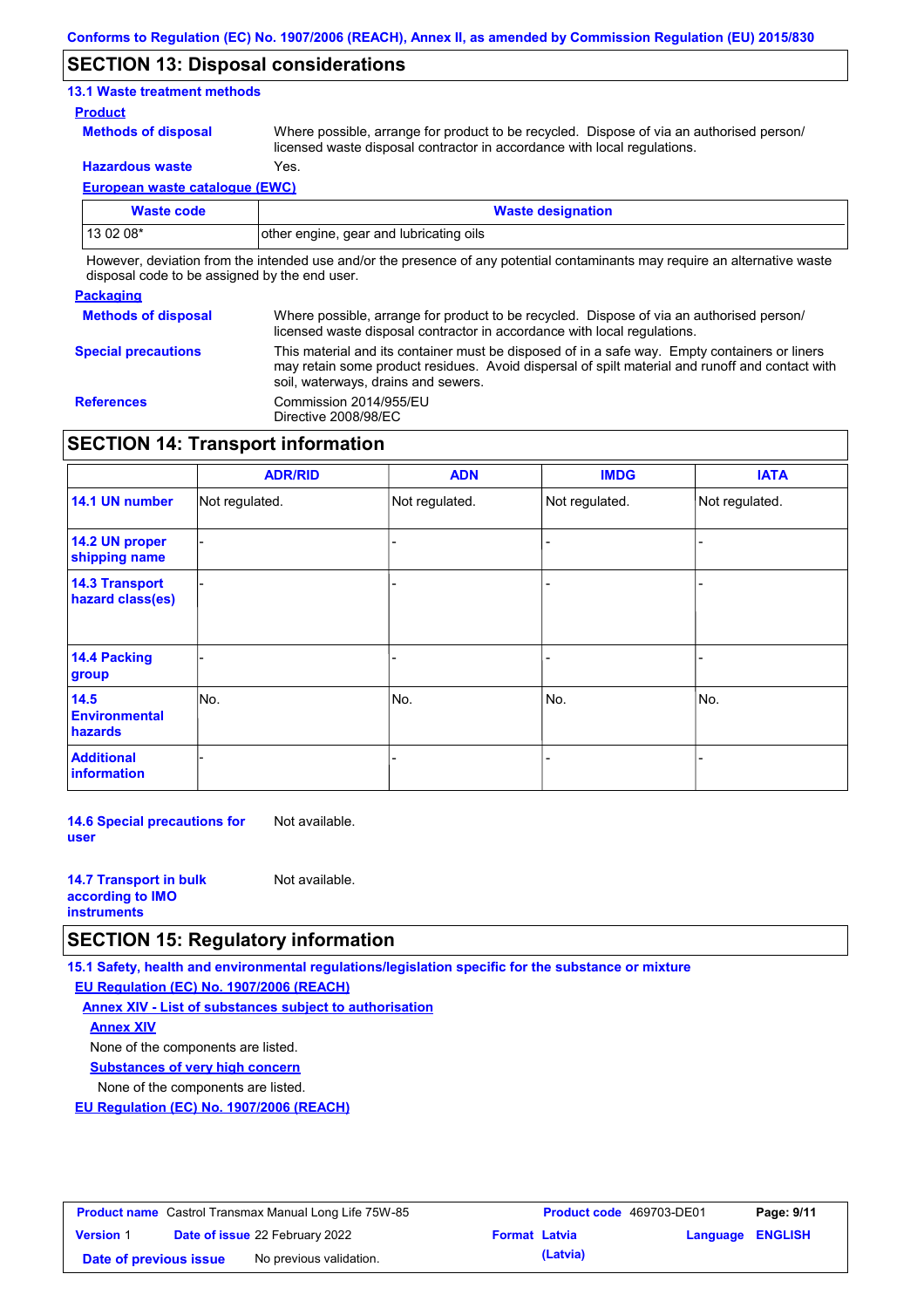### **Conforms to Regulation (EC) No. 1907/2006 (REACH), Annex II, as amended by Commission Regulation (EU) 2015/830**

# **SECTION 15: Regulatory information**

| <b>Annex XVII - Restrictions</b><br>on the manufacture.<br>placing on the market<br>and use of certain<br>dangerous substances,<br>mixtures and articles | Not applicable.                                                                                                                |
|----------------------------------------------------------------------------------------------------------------------------------------------------------|--------------------------------------------------------------------------------------------------------------------------------|
| <b>Other regulations</b>                                                                                                                                 |                                                                                                                                |
| <b>REACH Status</b>                                                                                                                                      | The company, as identified in Section 1, sells this product in the EU in compliance with the<br>current requirements of REACH. |
| <b>United States inventory</b><br>(TSCA 8b)                                                                                                              | All components are active or exempted.                                                                                         |
| <b>Australia inventory (AIIC)</b>                                                                                                                        | All components are listed or exempted.                                                                                         |
| <b>Canada inventory</b>                                                                                                                                  | All components are listed or exempted.                                                                                         |
| <b>China inventory (IECSC)</b>                                                                                                                           | All components are listed or exempted.                                                                                         |
| <b>Japan inventory (CSCL)</b>                                                                                                                            | At least one component is not listed.                                                                                          |
| <b>Korea inventory (KECI)</b>                                                                                                                            | All components are listed or exempted.                                                                                         |
| <b>Philippines inventory</b><br>(PICCS)                                                                                                                  | All components are listed or exempted.                                                                                         |
| <b>Taiwan Chemical</b><br><b>Substances Inventory</b><br>(TCSI)                                                                                          | All components are listed or exempted.                                                                                         |
| Ozone depleting substances (1005/2009/EU)                                                                                                                |                                                                                                                                |
| Not listed.                                                                                                                                              |                                                                                                                                |
| Prior Informed Consent (PIC) (649/2012/EU)                                                                                                               |                                                                                                                                |
| Not listed.                                                                                                                                              |                                                                                                                                |
| <b>Persistent Organic Pollutants</b><br>Not listed.                                                                                                      |                                                                                                                                |
| <b>EU - Water framework directive - Priority substances</b><br>None of the components are listed.                                                        |                                                                                                                                |
| <b>Seveso Directive</b>                                                                                                                                  |                                                                                                                                |
| This product is not controlled under the Seveso Directive.                                                                                               |                                                                                                                                |
|                                                                                                                                                          |                                                                                                                                |

**15.2 Chemical safety assessment**

A Chemical Safety Assessment has been carried out for one or more of the substances within this mixture. A Chemical Safety Assessment has not been carried out for the mixture itself.

## **SECTION 16: Other information**

| <b>Abbreviations and acronyms</b>                     | ADN = European Provisions concerning the International Carriage of Dangerous Goods by<br>Inland Waterway                     |  |  |  |  |
|-------------------------------------------------------|------------------------------------------------------------------------------------------------------------------------------|--|--|--|--|
|                                                       | ADR = The European Agreement concerning the International Carriage of Dangerous Goods by<br>Road                             |  |  |  |  |
|                                                       | $ATE =$ Acute Toxicity Estimate                                                                                              |  |  |  |  |
|                                                       | BCF = Bioconcentration Factor                                                                                                |  |  |  |  |
|                                                       | CAS = Chemical Abstracts Service                                                                                             |  |  |  |  |
|                                                       | CLP = Classification, Labelling and Packaging Regulation [Regulation (EC) No. 1272/2008]<br>CSA = Chemical Safety Assessment |  |  |  |  |
|                                                       | CSR = Chemical Safety Report                                                                                                 |  |  |  |  |
|                                                       | <b>DMEL = Derived Minimal Effect Level</b>                                                                                   |  |  |  |  |
|                                                       | DNEL = Derived No Effect Level                                                                                               |  |  |  |  |
|                                                       | EINECS = European Inventory of Existing Commercial chemical Substances                                                       |  |  |  |  |
|                                                       | ES = Exposure Scenario                                                                                                       |  |  |  |  |
|                                                       | EUH statement = CLP-specific Hazard statement                                                                                |  |  |  |  |
|                                                       | EWC = European Waste Catalogue                                                                                               |  |  |  |  |
|                                                       | GHS = Globally Harmonized System of Classification and Labelling of Chemicals                                                |  |  |  |  |
|                                                       | IATA = International Air Transport Association                                                                               |  |  |  |  |
|                                                       | IBC = Intermediate Bulk Container                                                                                            |  |  |  |  |
|                                                       | IMDG = International Maritime Dangerous Goods                                                                                |  |  |  |  |
|                                                       | LogPow = logarithm of the octanol/water partition coefficient                                                                |  |  |  |  |
|                                                       | MARPOL = International Convention for the Prevention of Pollution From Ships, 1973 as                                        |  |  |  |  |
|                                                       | modified by the Protocol of 1978. ("Marpol" = marine pollution)                                                              |  |  |  |  |
|                                                       | OECD = Organisation for Economic Co-operation and Development                                                                |  |  |  |  |
|                                                       | PBT = Persistent, Bioaccumulative and Toxic                                                                                  |  |  |  |  |
| Product name Castrol Transmax Manual Long Life 75W-85 | Page: 10/11<br><b>Product code</b> 469703-DE01                                                                               |  |  |  |  |

|                        | <b>Product Hallie</b> Castrol Hallshiax Mariual Long Life Town-65 |                      |          | <b>FIGURE COUP 403/03-DEUT</b> | <b>Faut.</b> IV/II |
|------------------------|-------------------------------------------------------------------|----------------------|----------|--------------------------------|--------------------|
| <b>Version 1</b>       | <b>Date of issue 22 February 2022</b>                             | <b>Format Latvia</b> |          | <b>Language ENGLISH</b>        |                    |
| Date of previous issue | No previous validation.                                           |                      | (Latvia) |                                |                    |